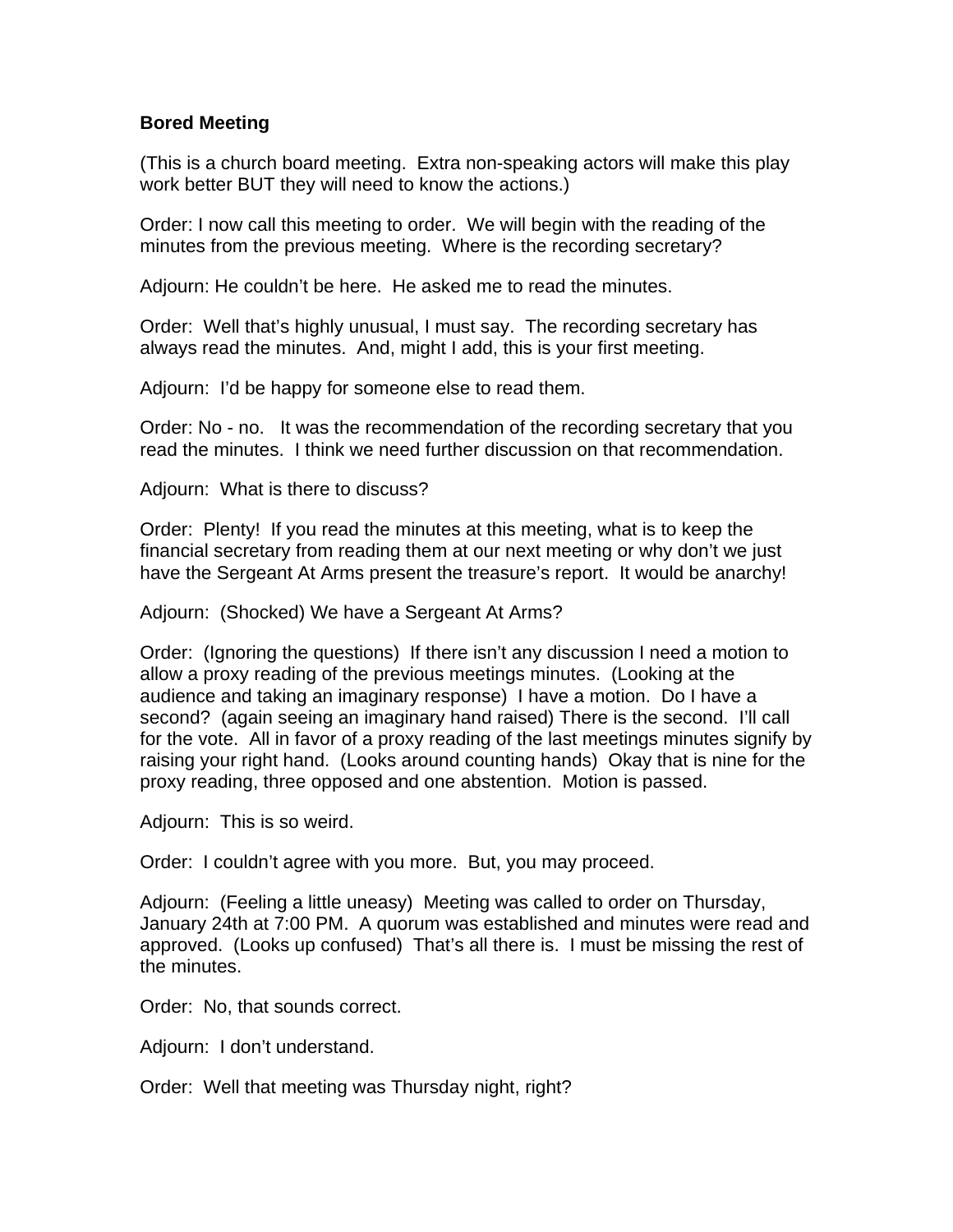Adjourn: Yes, that's what the minutes say.

Order: That was the fourth Thursday, correct?

Adjourn: I guess it would be, yes.

Order: Our meetings have ALWAYS been on the third Wednesday.

Adjourn: I still don't understand.

Order: We had to suspend the meeting's proceedings immediately. You see, we had not voted on the change of the date of the meeting. The meeting on the 24th was in direct violation of our By-Laws.

Adjourn: This is amazing. You had to vote to change the meetings date before you could have a meeting?

Order: Well, yes and no. The purpose of this meeting is simply to determine the legitimacy of the first meeting.

Adjourn: Wow, I didn't think I could get even more confused. We are having a regular board meeting right now, aren't we?

Order: Goodness no.

Adjourn: So, what is the purpose of this meeting?

Order: To discuss and vote if we can change the time, place and date of the previous meeting.

Adjourn: So, you might say you are having a meeting (short pause as she thinks it through) to see if you can have a meeting.

Order: Yes, undeniably that is what we are doing.

Adjourn: (raising hand) Point of odor.

Oder: (indignant) I believe the term is Point of ORDER.

Adjourn: I know the term. I meant ODOR. Something smells bad.

Order: I beg your pardon?

Adjourn: I have been listening to the red tape that has lead up to this meeting and I don't hear or see anything, either verbally or in the minutes that validates or approves the meeting we are currently conducting.

Order: (his unpleased frown turns to shock and fear) Good grief, you are right! THIS MEETING IS NOT SANCTIONED! Meeting adjourned - immediately!